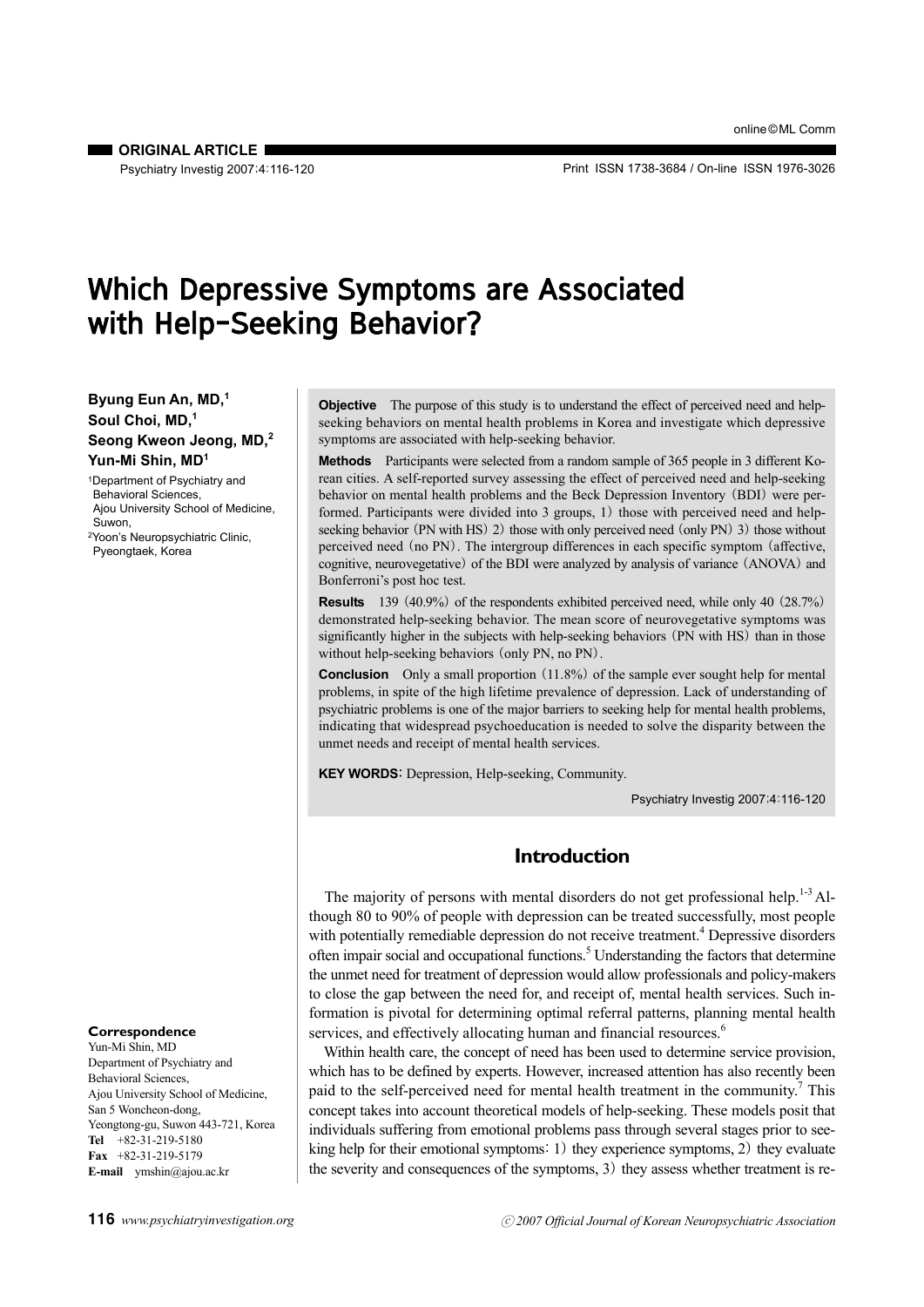quired, 4) they assess treatment feasibility and options, 5) they seek or do not seek treatment. $8-10$ 

In previous studies, many factors have been found to be associated with help-seeking behavior concerning mental health problems. Females, older people and better-educated people are known to be more likely to exhibit help-seeking behaviors.<sup>11,12</sup> People with physical problems or a maternal history of mental illness, and who experienced divorce or separation were reported to have higher perceived need.<sup>13-16</sup> However, demographic factors such as sex, age, and education level in the prediction of help seeking behavior for mental health problems remain controversial. $^{13,15}$ 

In depression, Have et al. reported that vegetative symptoms, more complex or dangerous symptoms (suicidal ideation) were more likely to have received specialized treatment as opposed to primary care only.<sup>17</sup> It is not yet known whether it is possible to predict help-seeking behaviors according to the various symptoms of depression.

The purpose of this study is to understand perceived need and help-seeking behaviors regarding mental health problems in Korea and investigate which depressive symptoms are associated with help-seeking behavior.

# **Methods**

#### **Subjects and design**

The participants were chosen from a random sample of 365 people in 3 different Korean cities (Osan, Suwon, and Pyeongtaek). Surveys on perceived need and help-seeking behavior were performed by researchers, in April, 2006. 340 (93.1%) of the participants gave valid responses to the perceived need and help-seeking questionnaire and 293 (80.3%) completed the Beck Depression Inventory (BDI). The following questions were posed; 'Have you ever perceived the need for the treatment of mental health problems in the last 12 months?', 'Have you ever sought help for mental health problems in the last 12 months?' The responses to these two questions were recorded as dichotomous variables (yes or no). Additional questions were 'What were the reasons for not seeking help despite the need to do so?', 'What types of help seeking behavior were used? These questions were asked in the form of multiple choices allowing multiple answers. The BDI<sup>18</sup> and basic demographic data were also included in the survey.

The BDI was categorized into subscales consisting of affective, cognitive and neurovegetative symptoms. The affective symptoms corresponded to item numbers 1, 10, and 11, the cognitive symptoms to item numbers 2, 3, 5, 8, 9, and 13 and the neurovegetative symptoms to item numbers 16, 17, 18, 19, and 21. To evaluate the differences of the BDI subscale scores according to the perceived need

and help-seeking behavior, the participants were divided into 3 groups, viz. 1) those with perceived need and with help-seeking behavior (PN with HS), 2) those with only perceived need (only PN), 3) those without perceived need (no PN).

#### **Statistics**

We first calculated summary statistics (percentages) to describe the sample between the 3 groups (PN with HS, only PN, no PN). To analyze the mean differences between the three groups in each specific subscale of symptoms (affective, cognitive, neurovegetative) of the BDI we performed analysis of variance (ANOVA) and post hoc pairwise comparisons using Bonferroni's significant difference test. Statistical Package for Social Science (SPSS) 12.0 for Windows was used to perform all of the statistical analyses. All of the significance tests were performed using two-tailed probabilities with an alpha level of 0.05.

### **Results**

#### **Description of the sample**

139 (40.9%) of the respondents had perceived the need for help for mental health problems, while only 40 (28.7%) respondents exhibited help-seeking behavior. There were no differences in the sex, age, marital status or education level between the three groups (PN with HS, only PN, no PN) (Table 1).

Among the 40 respondents who sought help, 14 (26.9%) exhibited help seeking behavior through their religion, 11  $(21.2\%)$  went to a psychiatrist and 10  $(19.2\%)$  sought help through traditional medicine. The total number of

**TABLE 1.** Sociodemographic data

|                    |                                                                                                                                                | A        |          |          | B                  |           | С                                | $\chi^2$ |
|--------------------|------------------------------------------------------------------------------------------------------------------------------------------------|----------|----------|----------|--------------------|-----------|----------------------------------|----------|
| Sex                | Male                                                                                                                                           |          |          |          |                    |           | 11(27.5)26(26.3)68(33.8)5.05     |          |
|                    | Female                                                                                                                                         |          |          |          |                    |           | 29 (72.5) 73 (73.7) 133 (66.2)   |          |
| Age                | Under 20                                                                                                                                       |          |          |          | 8 (20.0) 23 (23.2) |           | 63(31.3)                         |          |
|                    | $21 - 30$                                                                                                                                      |          |          |          |                    |           | 12 (30.0) 41 (41.4) 78 (38.8)    |          |
|                    | $31 - 40$                                                                                                                                      |          |          |          |                    |           | $7(17.5)$ 14 (14.1) 29 (14.4)    |          |
|                    | $41 - 50$                                                                                                                                      |          | 7 (17.5) |          | 8 ( 8.1)           | 7 (       | (3.5)                            |          |
|                    | $51 - 60$                                                                                                                                      | 3 (      | 7.5)     |          | $5(5.1)$ 11 (      |           | (5.5)                            |          |
|                    | Over 60                                                                                                                                        | 3 (      | 7.5)     | 8 (      |                    | 8.1) 13 ( | (6.4)                            |          |
| Marital<br>status  | Single                                                                                                                                         |          |          |          |                    |           | 27 (67.5) 72 (72.0) 146 (72.6)   |          |
|                    | Married                                                                                                                                        |          |          |          |                    |           | 13 ( 32.5) 27 ( 27.0) 55 ( 27.4) |          |
| Education<br>level | <high (70.0)="" (74.6)<="" (80.0)="" 150="" 32="" 69="" school="" td=""><td></td><td></td><td></td><td></td><td></td><td></td><td></td></high> |          |          |          |                    |           |                                  |          |
|                    | College                                                                                                                                        |          |          |          |                    |           | 8(20.0)30(30.0)51(25.4)          |          |
| Total N $(%)$      |                                                                                                                                                | 40 (100) |          | 99 (100) |                    | 201 (100) |                                  |          |

A: group who perceived need and exhibited help seeking behavior, B: group who only perceived need, C: group who did not perceive need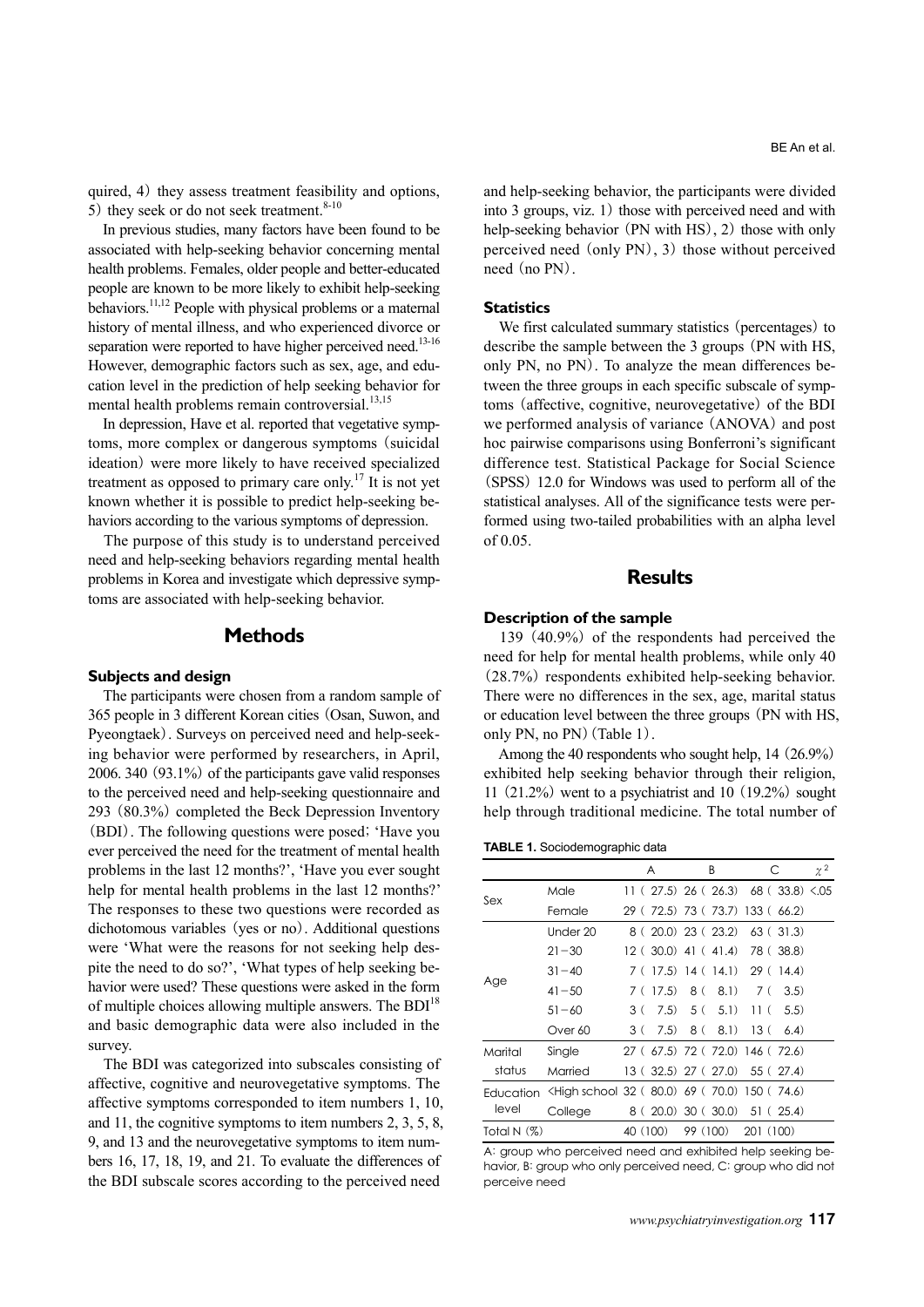Help-Seeking Behavior in Depression

responses was 52 because multiple answers were allowed (Table 2).

99 respondents felt they needed some kind of help for their mental health problems but had not sought help. They gave a total of 180 answers concerning their reasons for not seeking help. The 3 most common reasons were "preferred to manage by self"  $(26.1\%)$ , "had no time"  $(19.4\%)$ , and "afraid of visiting"  $(14.5\%)$  (Table 3).

# **Which depressive symptoms are associated with the use of mental health services?**

50 (17.1%) respondents out of the 293 who completed the BDI, were self-diagnosed with depression by a cutoff score of  $16^{19}$ . 29 respondents had a perceived need and help-seeking behavior, 87 had only perceived need and 177 did not have perceived need. On the ANOVA, the average scores of the 3 specific symptoms (affective, cognitive, neurovegetative) were significantly different  $(p<$ 0.000) in all three groups; PN with HS, only PN and no PN. The mean score of the affective symptoms was signif-

**TABLE 2.** Types of help-seeking behavior

|                                                 | N(%)      |
|-------------------------------------------------|-----------|
| Religious counseling                            | 14 (26.9) |
| Psychiatrist                                    | 11(21.2)  |
| Traditional medicine                            | 10(19.2)  |
| Internet counseling                             | 9(17.3)   |
| Non-psychiatrist (Medical Doctor.)              | 4 ( 7.7)  |
| Mental Health specialist (Social worker, Nurse) | 4(7.7)    |
| Total                                           | 52 (100)  |
|                                                 |           |

#### **TABLE 3.** Reasons for not seeking help

|                                  | N(%)      |
|----------------------------------|-----------|
| Manage by self                   | 47 (26.1) |
| No time                          | 35(19.4)  |
| Afraid of visiting               | 26(14.5)  |
| Unrecognized psychiatric problem | 22(12.2)  |
| No recommendation                | 15(8.3)   |
| Cost                             | 15(8.3)   |
| Others                           | 12(6.7)   |
| Unavailability of psychiatrist   | 4(2.2)    |
| Discontent with prior use        | 4(2.2)    |
| Total                            | 180 (100) |

#### **TABLE 4.** ANOVA of depressive symptoms in each group

icantly higher in those with perceived needs (PN with HS, only PN) than in those without perceived needs (no PN), implying that those with perceived needs for mental health services have severe affective symptoms of depression. The mean score of the cognitive symptoms was also significantly higher in those with perceived needs (PN with HS, only PN) than in those without perceived needs. However, the mean score of the neurovegetative symptoms was significantly higher in those with help-seeking behaviors (PN with HS) than in those without help-seeking behaviors (only PN, no PN).

# **Discussion**

The purpose of this study was to understand the helpseeking behavior, perceived need and specific symptoms of depression as regards the mental health problems of the general population in Korea. 17.1% of the participants had depression at the time of the survey. This is consistent with other population-based epidemiological surveys of mental disorder.3,20,21 Only a small proportion (11.8%) of the sample reported ever having sought help for mental problems, in spite of the high lifetime prevalence of depression. In summary, many people who have a perceived need for mental health services are not receiving appropriate treatments that would improve their health, wellbeing and functioning.

The most preferred source for help seeking turned out to be religion (35%) rather than psychiatrists (27.5%). In general, people prefer to manage their mental health problems by themselves, have no time to seek treatment, are afraid of visiting psychiatrists or do not consider their problems as needing treatment. Compared to western societies, the Asian and minority groups prefer to seek help from informal resources rather than obtaining specialized mental health treatment. According to the research conducted by A.F. Jorm on the public belief in treatment and the outcome of mental disorders in Australia and Japan, there are obvious cultural differences between these two countries. The Japanese prefer to obtain help from their close family and deal with their problems on their own and have a tendency to consider mental disorder to be a private issue.<sup>22</sup> Korean culture is similar to that of Japan, in that mental health issues are considered to be a

|                          | A $(N=29)$ | $B(N=87)$  | $C(N=177)$  |         | Post hoc test |
|--------------------------|------------|------------|-------------|---------|---------------|
| Affective symptoms       | 2.38(1.84) | 1.89(1.81) | 0.98(1.43)  | $.000*$ | A. B > C      |
| Cognitive symptoms       | 3.92(2.74) | 3.72(2.67) | 2.4(2.44)   | $.000*$ | A. B > C      |
| Neurovegetative symptoms | 2.94(2.54) | 2.00(1.72) | 1.71 (1.60) | $.000*$ | A>B,C         |

\*p<0.05. A: group who had perceived need with help seeking behavior, B: group who only had perceived need, C: group who did not have perceived need. ANOVA: analysis of variance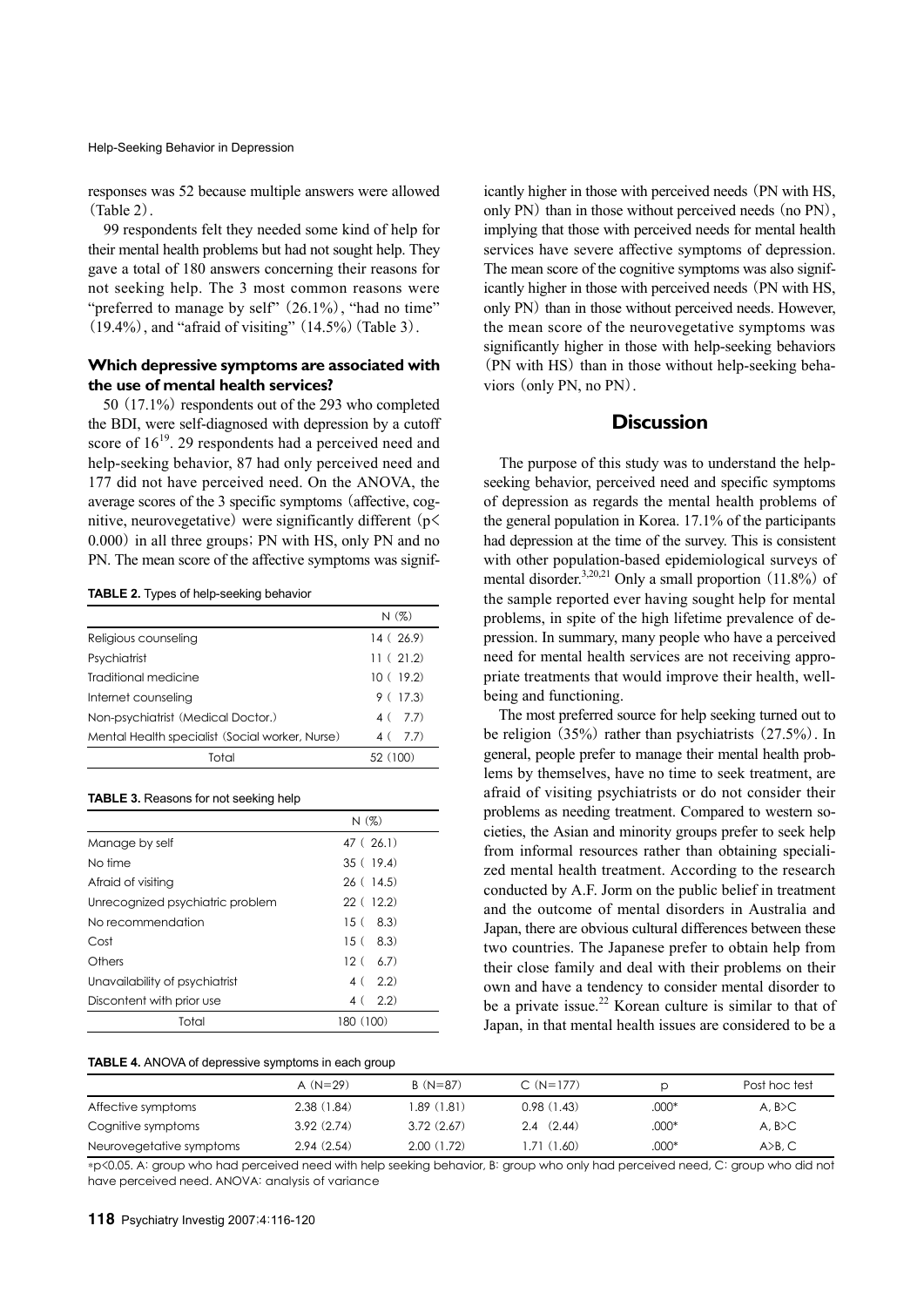private matter, to be dealt with by oneself, and Korean people are therefore less positive about receiving treatment.

The results of this study show that severe neurovegetative symptoms are associated with help-seeking behavior. The major barriers to seeking help were ignorance and stigma surrounding mental health problems. On account of this stigma, as a result of which all mental health problems are labeled as major psychiatric illnesses, people prefer to seek moral or religious counseling and neurovegetative symptoms tend to be socially accepted help-seeking behavior.<sup>23</sup> From a cross-cultural perspective, Asians are more likely to consider depression as a physical or somatic problem, whereas, on the other hand, Americans have a cultural tendency to consider it as a psychological problem. Therefore, when Asians experience depression, they naturally shape it into a physical experience. $24$ 

We showed that only a small part of this population admits that they have sought help. Connecting the perceived need for professional help to the actual receipt of treatment is one of the fundamental tasks in the arrangement and organization of mental health services in Korea. Perceiving the need for treatment is now recognized as playing a pivotal role in initial help seeking behavior therefore a reduced threshold for help-seeking behavior is needed. Also, symptom pattern and severity determines the timing of treatment seeking. For those individuals who do perceive such a need, public information on mental health, specifically the affective and cognitive symptoms of depression, concerns about cultural discrepancies and a more accepting attitude toward professional help may facilitate help-seeking behavior. Psychiatric knowledge of both mental health professionals and non-psychiatric doctors would allow more referrals to professional treatment and, thus, education on the management and treatment of psychiatric problems should be included in planning policies for mental health.

The under-reporting of help-seeking, consciously or unconsciously, and recall bias may contribute to the low prevalence of help-seeking. We presume that the risk of false negative responses to the help seeking question is far higher than the risk of false positive ones, due to the general attitude towards mental illness in the population. The influence of age on the perceived need and various patterns of help-seeking behavior was excluded from the discussion, because most of the participants were between their 20's and 40's and far too few were in their 50's and 60's to represent the help-seeking behaviors of older people. Future studies of help-seeking behavior should be conducted with a larger sample population for the sake of the generalizability of the results.

#### **REFERENCES**

- 1. Katz SJ, Kessler RC, Frank RG, Leaf P, Lin E, Edlund M. The use of outpatient mental health services in the United States and Ontario: the impact of mental morbidity and perceived need for care. Am J Public Health 1997;87:1136-1143.
- 2. Regier DA, Farmer ME, Rae DS. One-month prevalence of mental disorders in the United States and sociodemographic characteristics: the Epidemiologic Catchment Area Study. Acta Psychiatr Scand 1993;88: 35-47.
- 3. Kessler RC, McGonagle KA, Zhao S, Nelson CB, Hughes M, Eshleman S, et al. Lifetime and 12-month prevalence of DSM-III-R psychiatric disorders in the United States. Results from the national comorbidity survey. Arch Gen Psychiatry 1994;51: 8-19.
- 4. Regier DA, Hirschfeld RM, Goodwin FK, Burke JD Jr, Lazar JB, Judd LL. The NIMH Depression Awareness, Recognition and Treatment Program: structure, aims and scientific basis. Am J Psychiatry 1988; 145:1351-1357.
- 5. Spitzer RL, Kroenke K, Linzer M, Hahn SR, Williams JB, deGruy FV 3rd, et al. Health-related quality of life in primary care patients with mental disorders. Results from the PRIME-MD 1000 Study. JAMA 1995; 274:1511-1517.
- 6. Regier DA, Goldberg ID, Taube CA. The de facto US mental health services system: a public health perspective. Arch Gen Psychiatry 1978;35:685-693.
- 7. Spitzer RL. Diagnosis and need for treatment are not the same. Arch Gen Psychiatry 1998;55:120.
- 8. Sareen J, Stein MB, Campbell DW, Hassard T, Menec V. The relation between perceived need for mental health treatment, DSM diagnosis and quality of life: a Canadian population-based survey. Can J psychiatry 2005;50:87-94.
- 9. Mojtabai R, Olfson M, Mechanic D. Perceived need and help-seeking in adults with mood, anxiety or substance use disorders. Arch Gen Psychiatry 2002;59:77-84.
- 10. Goldberg D. Mental health in the community: the pathways to psychiatric care. London: Tavistock Publications; 1980.
- 11. O'Neil MK, Lancee WJ, Freeman SJ. Help-seeking behaviour of depressed students. Soc Sci Med 1984;18:511-514.
- 12. Kendler KS. Is seeking treatment for depression predicted by a history of depression in relatives? Implications for family studies of affective disorder. Psychol Med 1995;25:807-814.
- 13. Veroff F, Kulka RA, Douvan E. Mental health in America: Patterns of help-seeking from 1957 to 1976. New York: NY Basic Books; 1981.
- 14. Lehtinen V, Joukamaa M, Jyrkinen E, Lahtela K, Raitasalo R, Maatela J, et al. Need for mental health services of the adult population in Finland: results from the Mini Finland Health Survey. Acta Psychiatr Scand 1990;81:426-431.
- 15. Rabinowitz J, Gross R, Feldman D. Correlates of a perceived need for mental health assistance and differences between those who do and do not seek help. Soc Psychiatry Psychiatr Epidemiol 1999;34:141-146.
- 16. Gurin G, Veroff J, Feld S. Americans View their mental Health. New York: NY Basic Books; 1960.
- 17. ten Have M, de Graaf R, Vollebergh W, Beekman A. What depressive symptoms are associated with the use of care services? Results from the Netherlands Mental Health Survey and Incidence Study (NEMESIS). J Affect Disord 2004;80:239-248.
- 18. Lee YH, Song JY. A study of the reliability and the validity of the BDI, SDS, and MMPI-D scales. Korean J Clin Psychology 1991;10:98-113.
- 19. Park KB, Kim JS, Shin MS. The cut-off score for the Korean version of Beck Depression Inventory. Korean J Clin Psychology 1993;12: 71-81.
- 20. Kringlen E, Torgersen S, Cramer V. A Norwegian psychiatric epidemiologic study. Am J Psychiatry 2001;158:1091-1098.
- 21. Wittchen HU, Essau CA, von Zerssen DV, Krieg JC, Zaudig M. Life-